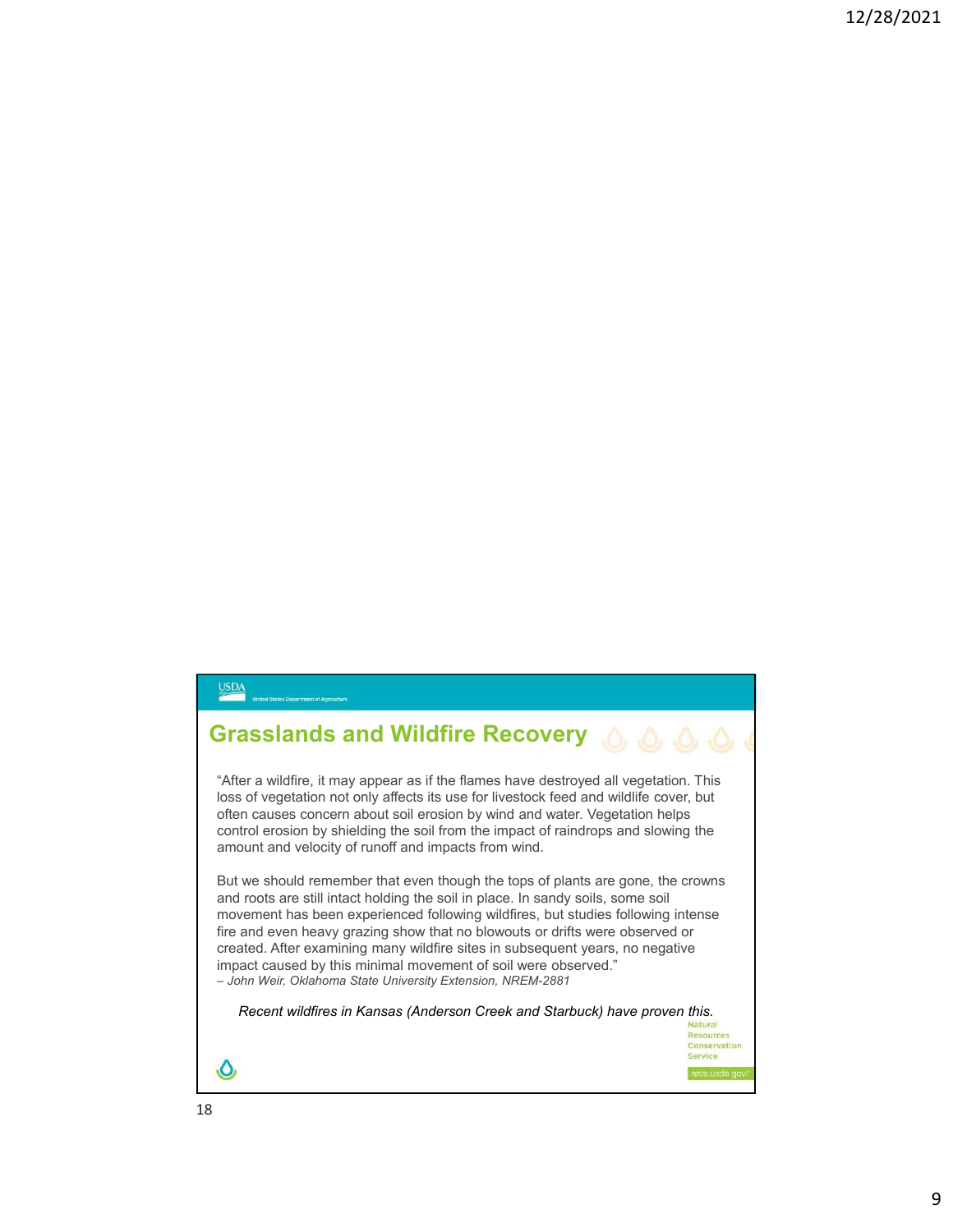

19

| <b>Grasslands and Wildfire Recovery</b><br>Management considerations following a wildfire include:                                                                                                                                                                                                                                                                                                                                                                                                        |                            |                                         |                                                                                                              |  |  |  |
|-----------------------------------------------------------------------------------------------------------------------------------------------------------------------------------------------------------------------------------------------------------------------------------------------------------------------------------------------------------------------------------------------------------------------------------------------------------------------------------------------------------|----------------------------|-----------------------------------------|--------------------------------------------------------------------------------------------------------------|--|--|--|
| Some areas may need to be deferred from grazing until plant growth is<br>adequate to support it. This is dependent on precipitation. Remember—if it<br>doesn't rain, plants will not grow whether burned or unburned.<br>KSU recovering after wildfire: https://bookstore.ksre.ksu.edu/pubs/1514.pdf<br>Considerations for reductions in stocking rates. Unlike previous wildfires,<br>$\bullet$<br>which were closer to growing season, this fire has more months of<br>exposed surface before green-up. |                            |                                         |                                                                                                              |  |  |  |
| Area                                                                                                                                                                                                                                                                                                                                                                                                                                                                                                      | <b>Year after wildfire</b> | <b>Stocking Rate</b>                    |                                                                                                              |  |  |  |
|                                                                                                                                                                                                                                                                                                                                                                                                                                                                                                           |                            |                                         | <b>Comments</b>                                                                                              |  |  |  |
|                                                                                                                                                                                                                                                                                                                                                                                                                                                                                                           |                            | 75-100%                                 |                                                                                                              |  |  |  |
| Flint Hills and east                                                                                                                                                                                                                                                                                                                                                                                                                                                                                      | $\overline{2}$             | normal                                  | Use lower rates during lengthy droughts                                                                      |  |  |  |
|                                                                                                                                                                                                                                                                                                                                                                                                                                                                                                           | 1                          | 65-70%                                  |                                                                                                              |  |  |  |
| Central Kansas                                                                                                                                                                                                                                                                                                                                                                                                                                                                                            | 2                          | 90-100%                                 | Use lower rates during lengthy droughts                                                                      |  |  |  |
|                                                                                                                                                                                                                                                                                                                                                                                                                                                                                                           | 3                          | normal                                  |                                                                                                              |  |  |  |
|                                                                                                                                                                                                                                                                                                                                                                                                                                                                                                           | $\mathbf{1}$               | 50%                                     |                                                                                                              |  |  |  |
| Western Kansas                                                                                                                                                                                                                                                                                                                                                                                                                                                                                            | $\overline{2}$             | 75%                                     | Use lower rates during lengthy droughts                                                                      |  |  |  |
|                                                                                                                                                                                                                                                                                                                                                                                                                                                                                                           |                            | Inited States Department of Agriculture | Table 1. Stocking rate guidelines for pastures burned by wildfire occurring any time other than late spring. |  |  |  |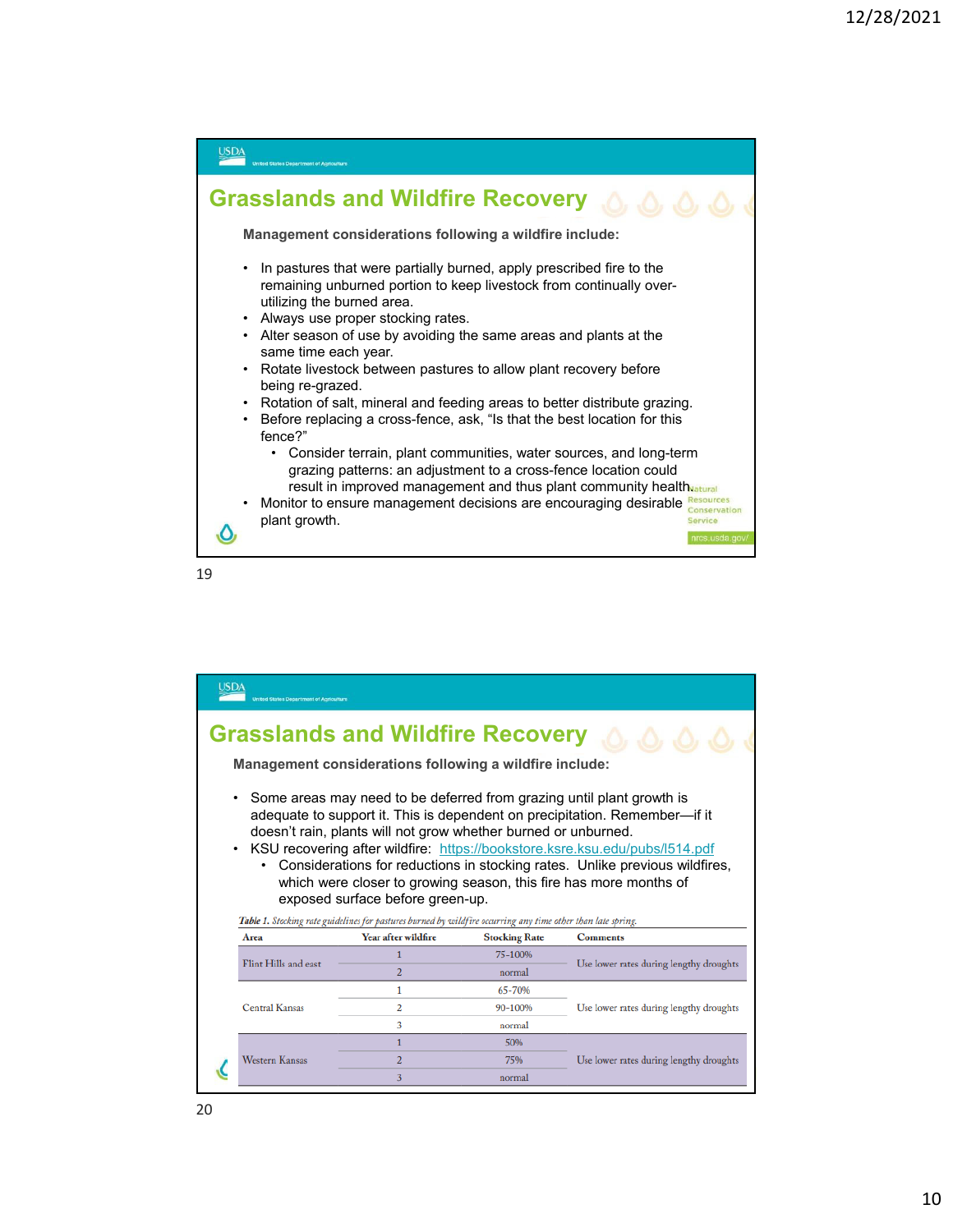

21

| <b>USDA</b>                                                                                                                                                                                                                                                                                                                 | <b>United States Department of Agriculture</b> |                 |              |                                                 |  |  |
|-----------------------------------------------------------------------------------------------------------------------------------------------------------------------------------------------------------------------------------------------------------------------------------------------------------------------------|------------------------------------------------|-----------------|--------------|-------------------------------------------------|--|--|
| <b>Grasslands and Wildfire Recovery</b>                                                                                                                                                                                                                                                                                     |                                                |                 |              |                                                 |  |  |
| Management considerations following a wildfire include:                                                                                                                                                                                                                                                                     |                                                |                 |              |                                                 |  |  |
| Harmoney monitored the results of a wildfire in NE Ellis County in March 2017.<br>https://newprairiepress.org/cgi/viewcontent.cgi?article=7901&context=kaesrr<br>Table 1. Available dry matter in July of each year prior to the wildfire, during 2017 in the<br>year of the wildfire, and the two years after the wildfire |                                                |                 |              |                                                 |  |  |
|                                                                                                                                                                                                                                                                                                                             | Year                                           | Yield (lb/acre) |              |                                                 |  |  |
|                                                                                                                                                                                                                                                                                                                             | 2015                                           | 1583            | Average 1773 |                                                 |  |  |
|                                                                                                                                                                                                                                                                                                                             | 2016                                           | 1963            |              |                                                 |  |  |
|                                                                                                                                                                                                                                                                                                                             | 2017                                           | 1335            |              |                                                 |  |  |
|                                                                                                                                                                                                                                                                                                                             | 2018                                           | 1772            | Average 1721 |                                                 |  |  |
|                                                                                                                                                                                                                                                                                                                             | 2019                                           | 1669            |              |                                                 |  |  |
|                                                                                                                                                                                                                                                                                                                             |                                                |                 |              | Natural<br>Resources<br>Conservation<br>Service |  |  |
|                                                                                                                                                                                                                                                                                                                             |                                                |                 |              | nrcs.usda.gov.                                  |  |  |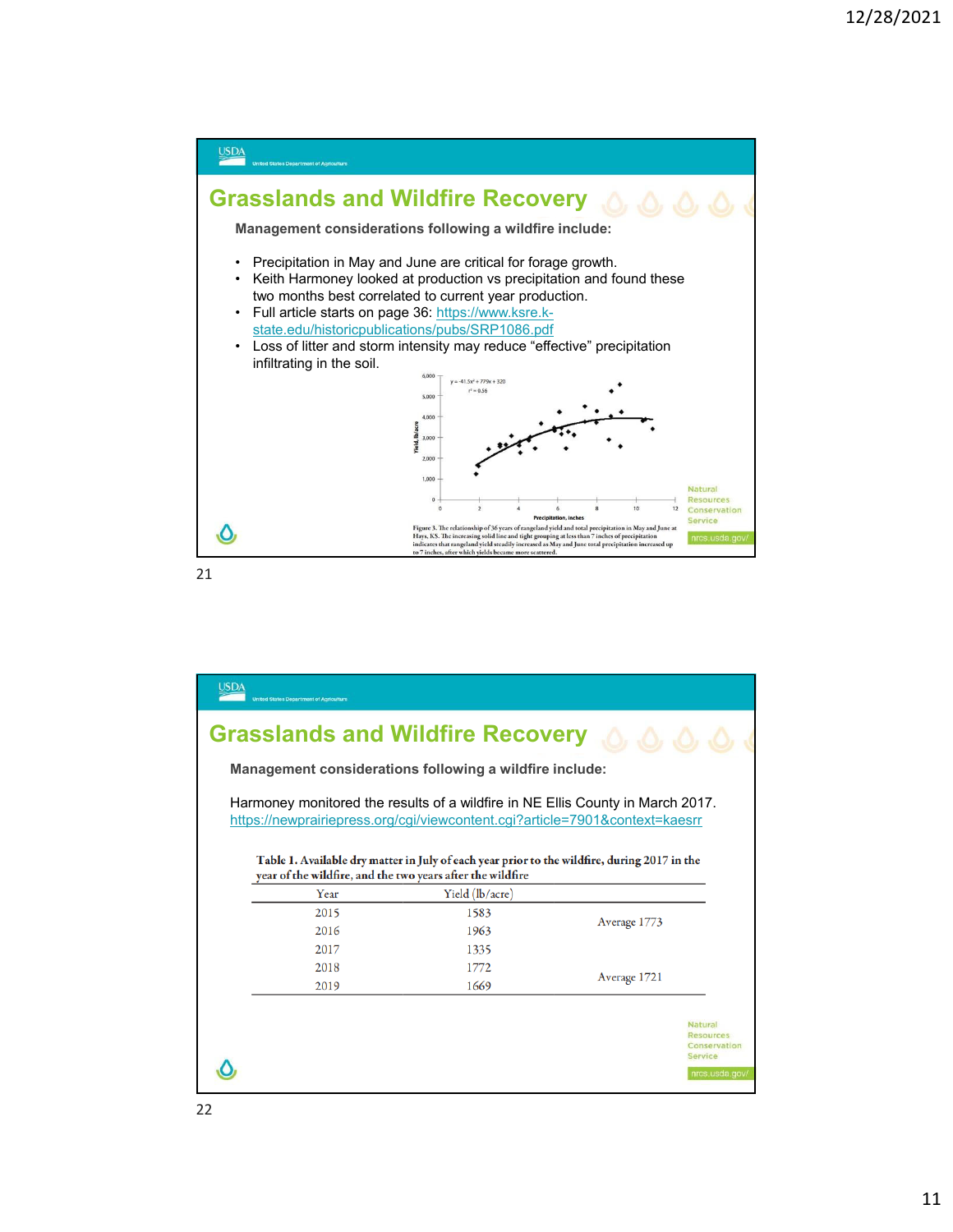